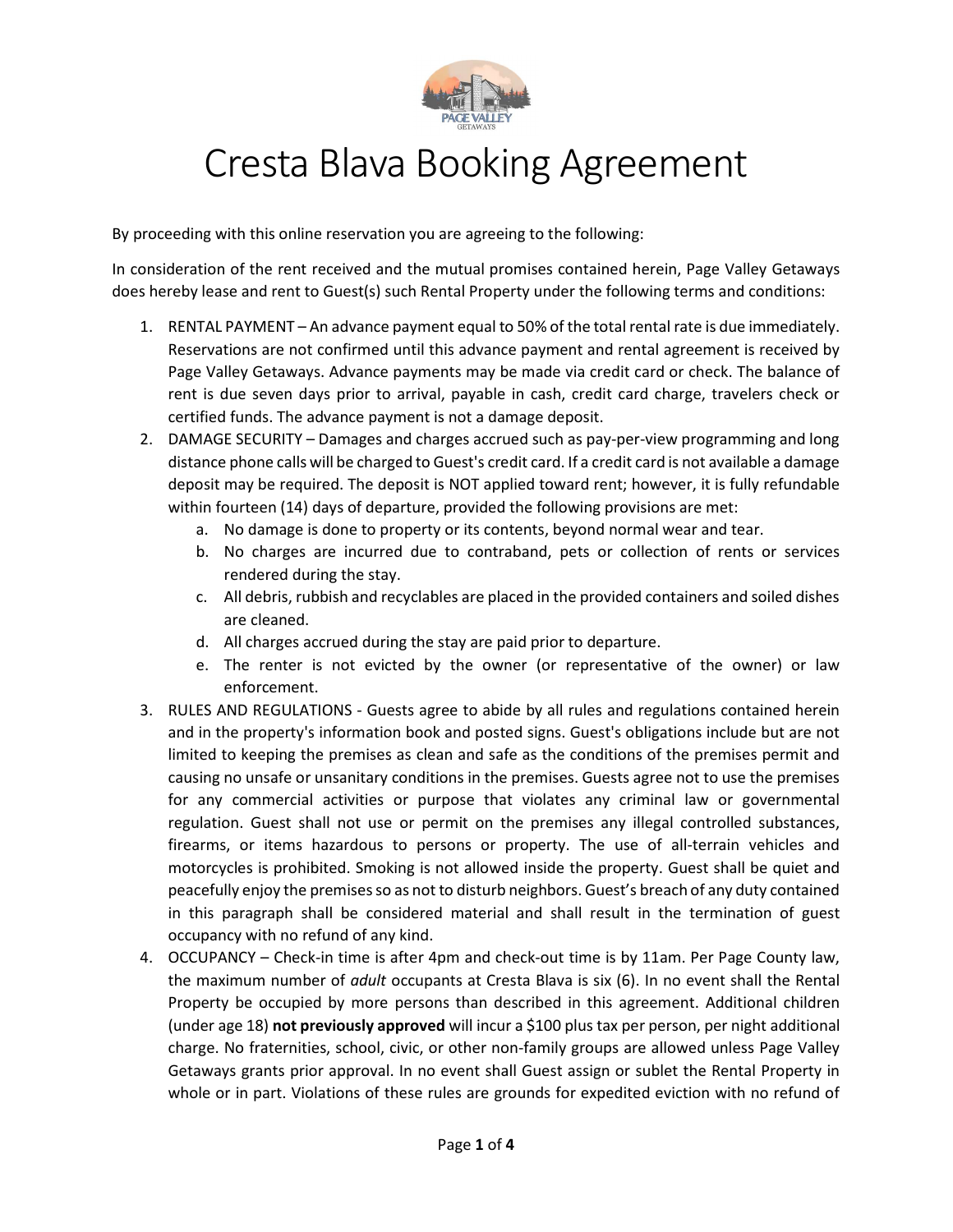

any kind. Guests hereby acknowledge and grant specific permission to agents of Page Valley Getaways to enter premises at any time for inspection purposes should Page Valley Getaways reasonably believes that Guests are causing or have caused any damage to Rental Property. Guest further agrees to grant agents of Page Valley Getaways access to Rental Property for purposes of maintenance and repair. If listed "For Sale", Guest agrees to grant access by scheduled appointment upon notification.

- 5. CANCELLATIONS In the event Guest wishes to cancel this agreement, a full refund of the rents received, less a \$50 cancellation fee, will be issued if the cancellation is made more than 30 days in advance of the arrival date. 25% of the total rental amount shall be forfeited if the cancellation is made with less than 30 days but more than 7 days in advance of the arrival date. If cancellation is within 7 days of the arrival date, 50% of the total rental amount shall be forfeited.
- 6. PETS Page Valley Getaways has a NO PET property. Any evidence of undeclared pet(s) found in or about the NO PET property may result in expedited eviction, forfeiture of all monies paid, and a non-declared pet charge of \$150.00 per pet assessed.
- 7. PROPERTY CONDITION No refunds will be provided due to inoperable appliances, pools, hot tubs, elevators, telephones, internet, games, etc. Page Valley Getaways will make every reasonable effort to assure that such appliances will be and remain in good working order. No refunds will be given due to power blackouts, water shortage, flooding, snow, construction at adjacent properties, or mandatory evacuations of the area by government officials due to potentially dangerous situations arising from acts of God or nature. Travel insurance is recommended. You are renting a home, the property and contents are to be left as they were found. Dishes are to be cleaned, messes are to be cleaned, trash and recyclables are to be disposed of in the provided receptacles.
- 8. PROPERTY ACCESSIBILITY Guest understands that the property is located in a mountainous area. Roads may contain potholes, ruts, steep inclines and rough terrain. Most vehicles have no trouble accessing the property as long as you drive safely and slowly. Low profile vehicles such as sports cars are not recommended. During inclement weather such as snow or ice you may need a 4 wheel drive vehicle and/or tire chains. Page Valley Getaways will make every reasonable effort to keep roads in passable condition. No refunds will be provided for road conditions arising from acts of God or nature. Travel insurance is recommended.
- 9. LOST AND FOUND A \$30.00 fee, plus packing and shipping costs, applies to any Lost and Found items that Page Valley Getaways is requested to return to Guests. Items not claimed within seven days of departure will be disposed of at the discretion of Page Valley Getaways.
- 10. INABILITY TO TRAVEL Guest is not entitled to any claim against Page Valley Getaways or the property owners arising out of Guest's inability to complete his/her travel plans for any reason outside of the control of Page Valley Getaways. Travel insurance is recommended.
- 11. HOT TUBS If a hot tub is provided at the Rental Property, it will be prepared and tested for proper and safe chemical levels prior to occupancy. Hot tub may be refilled on the day of your arrival and may not be warm until later that evening. Guest agrees to abide by the hot tub rules posted near the hot tub. Misuse of hot tub by the addition of foreign substances into the tub, i.e. alcohol, grass, mud, soap, shampoo, oils, glass or metal, etc. will result in a \$100 draining and cleaning fee. Under no circumstances are pets allowed in hot tubs. Children must be supervised at all times. Use of the hot tub is at Guests' own risk. Violation of these provisions and the rules posted near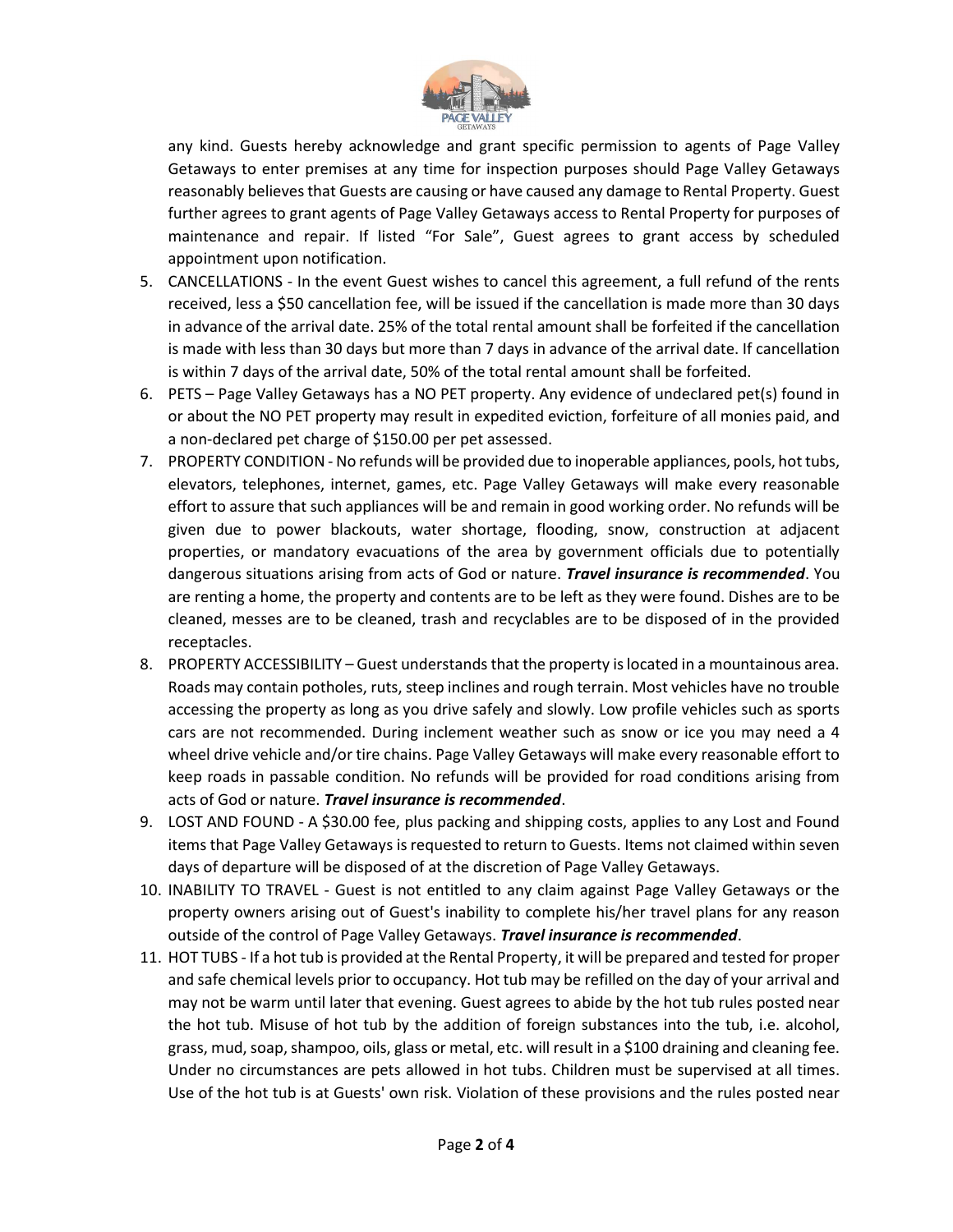

the hot tub shall be grounds for expedited eviction and guest shall not be entitled to the return of any rental monies paid under the terms of this Agreement.

- 12. LINENS/TOWELS Bed linens and towels are provided at all of the rental properties. Linens MUST be used on all beds used. Failure to use linens may result in a substantial mattress replacement charge. Guest is responsible for reimbursing the cost of any lost or damaged bedding/linens/towels.
- 13. CAMERAS: For added security, we use a Ring doorbell and floodlights containing surveillance cameras. THERE ARE NO CAMERAS INSIDE THE CABIN!! If you have questions, please contact us at 240-730-7072.
- 14. FIREPLACES Fireplaces may be a non-vented propane gas log firebox. Please do not place food, paper or any other materials in the fireplace. Please do not make any adjustments inside the firebox. Use caution as fireplaces may be very hot. Fireplaces may not be operational during the summer months.
- 15. FIRE PITS AND COOKING GRILLS Guest is responsible for supplying charcoal. Fires must be supervised at all times. Guest is responsible for ensuring that fires are fully extinguished after use. Use extreme caution using fire pits and grills. Local fire laws and bans must be observed.
- 16. WATER AND SEPTIC The properties use private wells and septic systems. The mineral content in the water may be high and the well water may have an odor and/or color. The septic system is effective under normal conditions; however, it will clog if improper material is flushed. DO NOT FLUSH ANYTHING OTHER THAN TOILET PAPER. Feminine hygiene products may NOT be flushed at any time. If it is found that improper products have been flushed causing a clog in the septic system, Guest will be responsible for repair charges.
- 17. INDEMNITY In the event Page Valley Getaways or the property owner is unable to make Rental Property or a reasonable substitute available for any reason other than described above Guest agrees Page Valley Getaways sole liability as a result of this unavailability is to provide a full refund of all monies paid under this Agreement and Guest expressly acknowledges that in no event shall Page Valley Getaways be held liable for any special or consequential damages which result from this unavailability. Guest also agrees to indemnify Page Valley Getaways from and against liability for injury to Guest or any other person occupying Rental Property resulting from any cause whatsoever including, but not limited to, injury sustained as a result of use of the phone, spa, hot tub, whirlpool tub, pool, exercise equipment, etc. except only such a personal injury caused by the gross negligence or intentional acts of Page Valley Getaways.
- 18. BREACH OF TERMS Page Valley Getaways may terminate this Agreement upon the breach of any of the terms hereof by Guest. In such case Guest shall not be entitled to the return of any rental monies paid under the terms of this Agreement and shall vacate the Property immediately.

I understand the rules and rental conditions upon which I am agreeing to rent accommodations, roads, equipment, and use of the property, watercraft, and land. I acknowledge and accept that the sole responsibility for safety lies with the participant. In agreeing to this, I acknowledge that outdoor, mountain, water, and camping activities and exposure to the natural elements and animals can be dangerous and sometimes result in injury and even death. Riverbanks, streams, ponds, steps and decks can be slippery, animals and insects can threaten and infect or injure, exposure to the elements can cause hypothermia, sunburn, among other risks inherent in participating in camping, outdoor and water activities. I know that alcohol and/or drugs do not mix safely with any outdoor activity. I am over the age